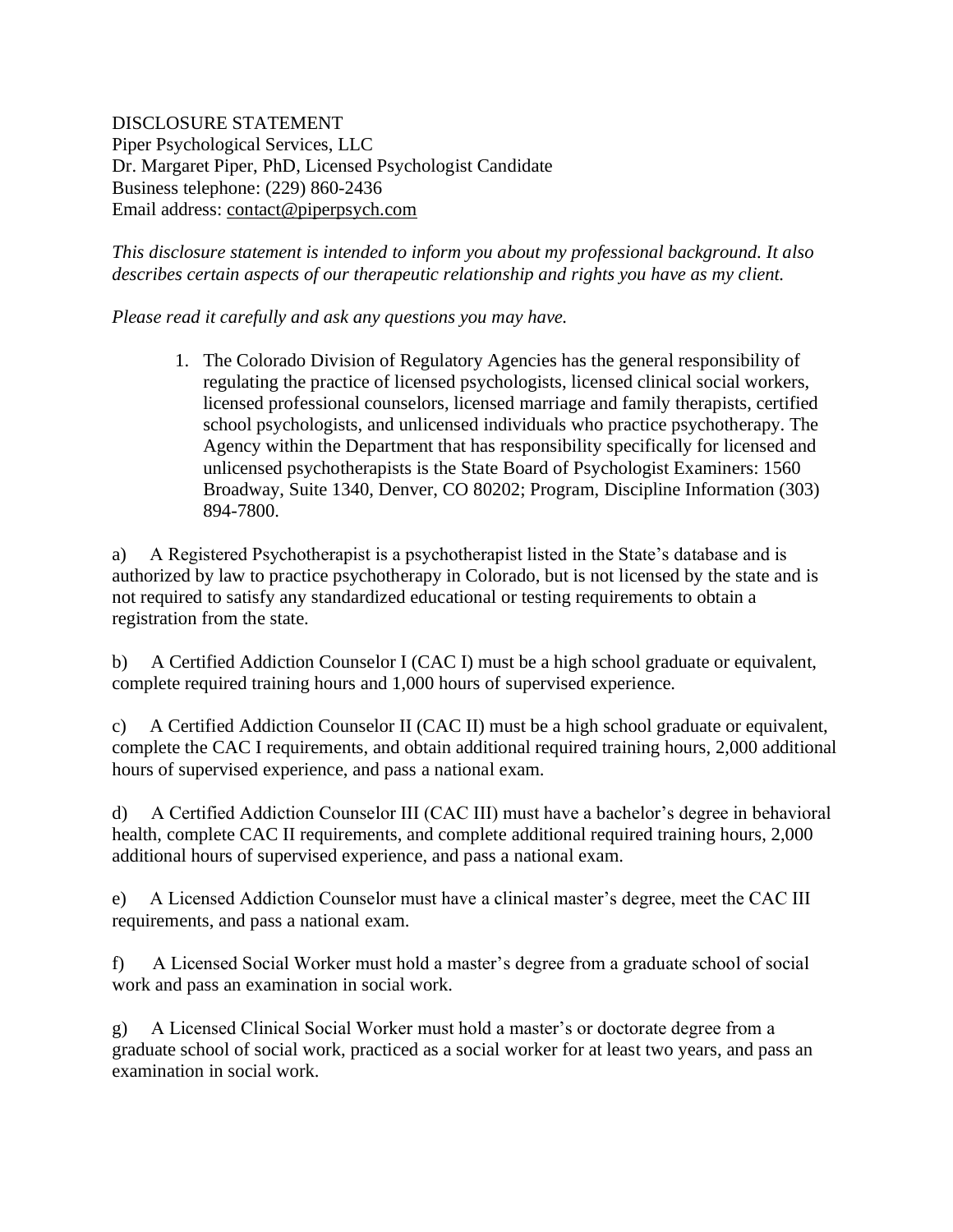h) A Psychologist Candidate, a Marriage and Family Therapist Candidate, and a Licensed Professional Counselor Candidate must hold the necessary licensing degree and be in the process of completing the required supervision for licensure.

i) A Licensed Marriage and Family Therapist must hold a master's or doctoral degree in marriage and family counseling, have at least two years post-master's or one year post-doctoral practice, and pass an exam in marriage and family therapy.

j) A Licensed Professional Counselor must hold a master's or doctoral degree in professional counseling, have at least two years post-master's or one year postdoctoral practice, and pass an exam in in professional counseling.

k) A Licensed Psychologist must hold a doctorate degree in psychology, have one year of post-doctoral supervision, and pass an examination in psychology.

1. EDUCATION, DEGREES, TRAINING, AND EXPERIENCE.

BA in Psychology from Texas Tech University (2014)

MA in Counseling Psychology from Texas Tech University (2017)

PhD in Counseling Psychology from Texas Tech University (2020)

Dr. Margaret Piper holds a PhD in Counseling Psychology from Texas Tech University. Dr. Piper completed her doctoral internship at the University of Colorado at Boulder's Counseling and Psychiatric Services, with a specialized focus on treating eating disorders. Dr. Piper completed a postdoctoral residency at a group practice in Denver, CO.

Dr. Piper is currently a Licensed Psychologist Candidate (PSYC.00014596), has passed the EPPP (examination for full licensure, and is currently completing final hours for licensure under the supervision of Dr. Emily Kerr (#4466). Dr. Kerr will be reviewing and signing off on all session notes and any statement of fact letters. If you have any questions or concerns you can contact Dr. Kerr via phone at (720) 571-1130 or via email at ekerr@ekcounseling.com.

- 1. LICENSEE BOARD REGULATION. The practice of licensed or registered persons in the field of psychotherapy is regulated by the Mental Health Licensing Section of the Division of Professions and Occupations. Colorado State Board of Psychologist Examiners under the Colorado Department of Regulatory Agencies (DORA) can be reached at 1560 Broadway, Suite 1350, Denver, Colorado 80202, (303) 894-7800.
- 2. THE THERAPEUTIC PROCESS AND CLIENT RIGHTS. As a client you are entitled to receive information about the methods of therapy, the techniques used, the duration of therapy (if known), and the fee structure.

a. Outpatient therapy services: Piper Psychological Services, LLC provides individual, outpatient therapy services. This means there are no inpatient, residential, or hospitalization services provided within a client's therapeutic services. Should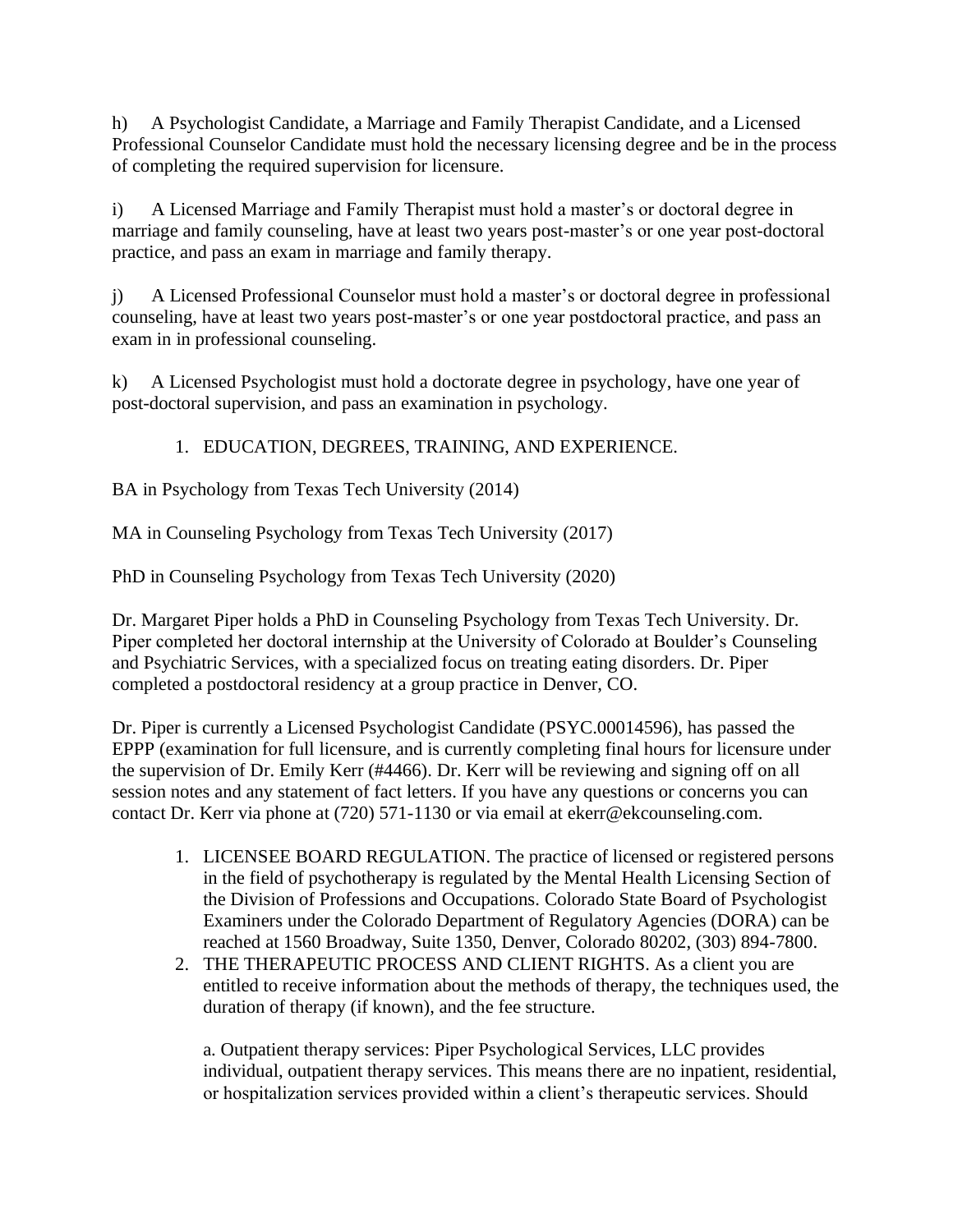imminent risk of harm to oneself or others be evident following thorough assessment, Dr. Piper will refer you to the appropriate resources and/or treatment providers.

b. Therapeutic Orientation and Approaches: Dr. Piper approaches therapy using an integration of multiple, empirically supported, orientations and methods. Dr. Piper conducts therapy from a lens including Acceptance and Commitment Therapy (ACT), which includes understanding one's values and goals, mindfulness practices, and assisting clients with identifying and acting in line with one's values in order to reach their goals. Dr. Piper also incorporates Cognitive Behavioral Therapy (CBT) into treatment to help clients understand behavioral and thought patterns present in their experiences Dr. Piper is also relational in her approach. She uses Interpersonal Process Therapy (IPT) to help clients use the therapeutic relationship to better understand themselves and others within the context of other relationships. Other empirically supported treatment methods will also be used as appropriate and on a case by case basis.

c. Length of Services and Treatment Duration: Individual therapy sessions last 50 minutes each. Initial intakes may last up to 60 minutes. The duration of counseling depends largely on a client's presenting concerns, level of functioning, goals, and preferences. As a client you are able to terminate therapy at any time, though it is strongly encouraged and can be very beneficial to the therapeutic process and relationship to have a final termination session before concluding treatment. Dr. Piper will be open and communicative from the start and throughout treatment about treatment timelines and collaborative treatment goals.

d. Fee Structure for in person and telehealth:

- Initial session/intake (60 minutes): \$185
- Subsequent sessions (50 minutes): \$160
- Method of payment accepted: All major Credit Cards or HSA cards
- A select number of sliding scale appointments are available. Please inquiry about sliding scale fee options as availability may vary.
- 3. ADDITIONAL CLIENT RIGHTS AND RECORD INFORMATION. You have the right to seek a second opinion from another therapist or may terminate your therapy at any time. Your records will be maintained for a period of seven years commencing on the date of termination of services or on the date of my last contact with you, whichever is later.
- 4. PROFESSIONAL RELATIONSHIP AND SEXUAL INTIMACY. Within a therapeutic relationship, sexual intimacy is never appropriate and should be reported to the Colorado State Board of Psychologist Examiners, under the Colorado Department of Regulatory Agencies (DORA). DORA's office can be found at 1560 Broadway, Suite 1350, Denver, Colorado 80202. DORA's telephone number is: (303) 894-7800.
- 5. CONFIDENTIALITY. All session content and all relevant materials to your treatment will be held confidential unless you request in writing to have all or